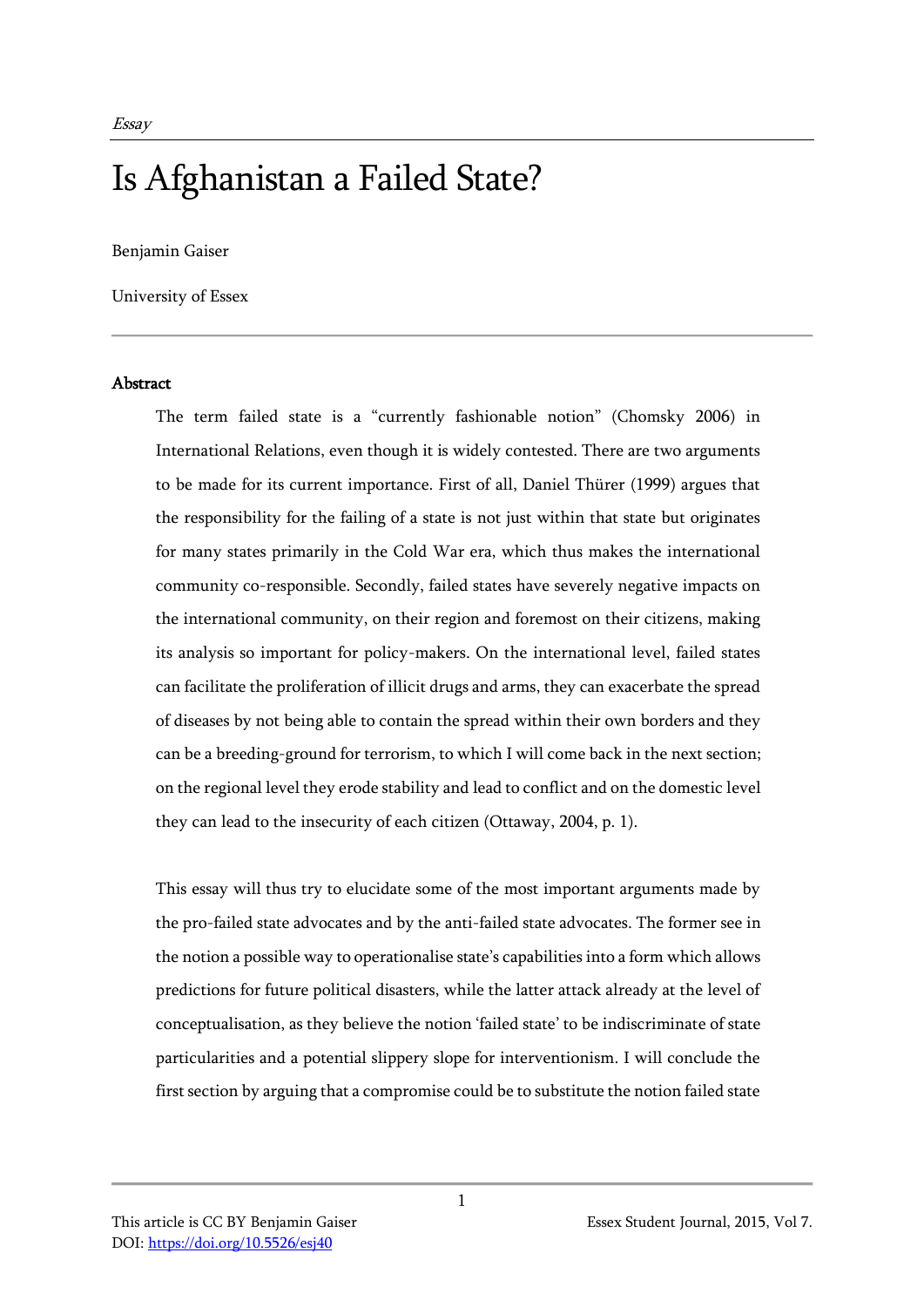by the notion weak state. In my second section, I will then apply this terminology to Afghanistan.

## Keywords: Failed State, Afghanistan

#### What is a *failed* state?

The debate of state capabilities centres on two different approaches: i) scholars who want to operationalise the notion and ii) scholars who avoid the notion altogether because of conceptual flaws. The former approach attempts to predict breeding grounds of future crises, while the latter approach is afraid that the indiscriminate pooling together of states undermines this very attempt. This is a problem because unique differences, holding crucial information for decision-makers in the international community, will be obscured by a quasi-scientific approach.

The Foreign Policy journal (FP) creates an annually published Failed State Index (FSI) based on twelve equally weighted criteria (Beehner, 2012) – including variables such as demographic pressures, economic decline, security apparatus and external factionalized elites, to name but a few –. The FSI appears scientific to the layman with its continuous listing of countries and its weighted matrix but it fails to ensure validity because of its lack to provide predictability, an intrinsic problem in the research of failed states. Beehner shows, for example, that Libya, being a borderline country ranking  $111<sup>th</sup>$  out of 177 in 2011 (FP, 2011), was a critical country, ranking 50<sup>th</sup> just a year later (FP, 2012). Even if states are continuously ranked against each other, the FSI fails to account for their differences because it focuses on the dichotomy between failed and non-failed states rather than intrinsic problems within each country. As such, it fails to predict changes throughout time and only serves as a snapshot of a given year. Another danger of the concept of "failed states" is that it could become a Trojan horse for international interventionists. Given the dichotomy between failed and non-failed states, the international community, if it so wishes, can find support for it in the United Nations Security Council, could declare a "failed" state incapable of its responsibility to protect its citizens, which can ultimately lead to an intervention to restore these capacities (Call, 2011, p. 304). This is not just a theoretical fear but can be seen for example with Resolution 1970 and 1973 in Libya.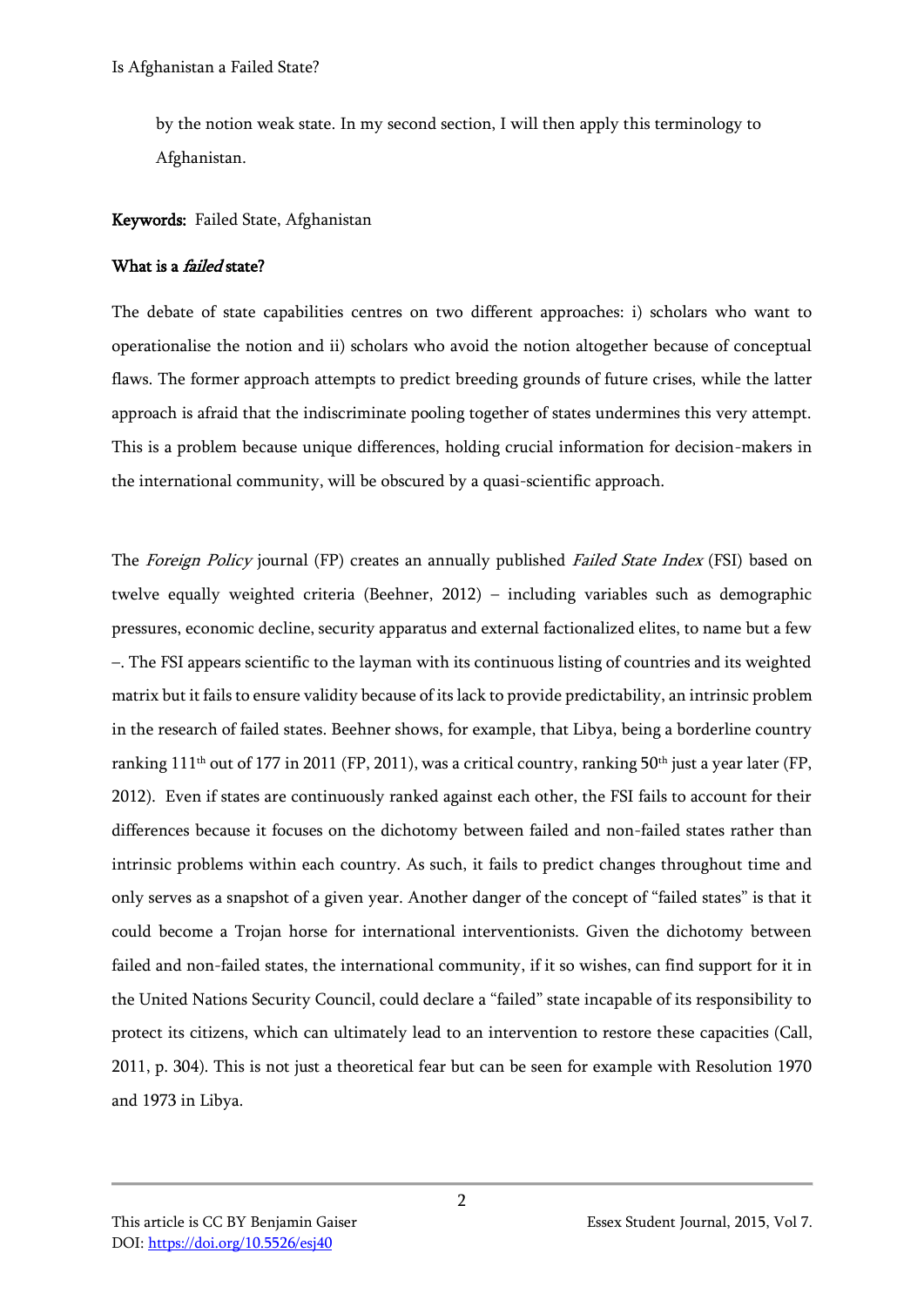The second approach discards the notion of failed state, not only at the level of operationalization but also at the level of conceptualisation. It attempts to replace the notion of 'failed state' with more vague terms such as *disintegration* or *collapse* (Thürer, 1999). The problem with the terminology of failed states, for them, is that the word 'failed' describes an outcome rather than a process. At the point of having failed, the problem is that there is little to nothing the international community is able to do to avert severe problems. The merit of the second approach is that they allow for a broader assessment of the actual ailments of a specific country. Thürer (1999) emphasises endogenous factors, claiming that societies in such countries are more likely to turn against themselves rather than against neighbouring countries. Ultimately, the terminology of the second approach implies at least some minor form of capabilities remaining and as such, warrants more respect towards the ailing state than the first approach would do.

Given the lack of validity, the fact that the FSI is but a snapshot in time and the potential interventionist nature of the notion failed state, it is sound to rethink the notion of failed state. Charles T. Call has done so and conceptualised states as 'weak' states – note the resemblance to the attempt of the second approach to avoid categorical terminology – if they emulate any or all of the following three gaps:

- 1. *The capacity gap* (2011, p. 306): The state is unable to provide minimal public goods and services. Call concedes however that this gap is very difficult to measure because the concept depends on several subjective definitions.
- 2. The security gap (2011, p. 307): The state is unable to provide sufficient security for its citizens, both internally and externally.
- 3. The legitimacy gap (2011, p. 308): Call refers here to the internal lack of legitimacy rather than to the external legitimacy, which is given to some autocratic ruling elites due to the upkeep of negative liberty. Georg Sørensen (2007, p. 364) calls the latter a "certified life insurance" by the UN Convention.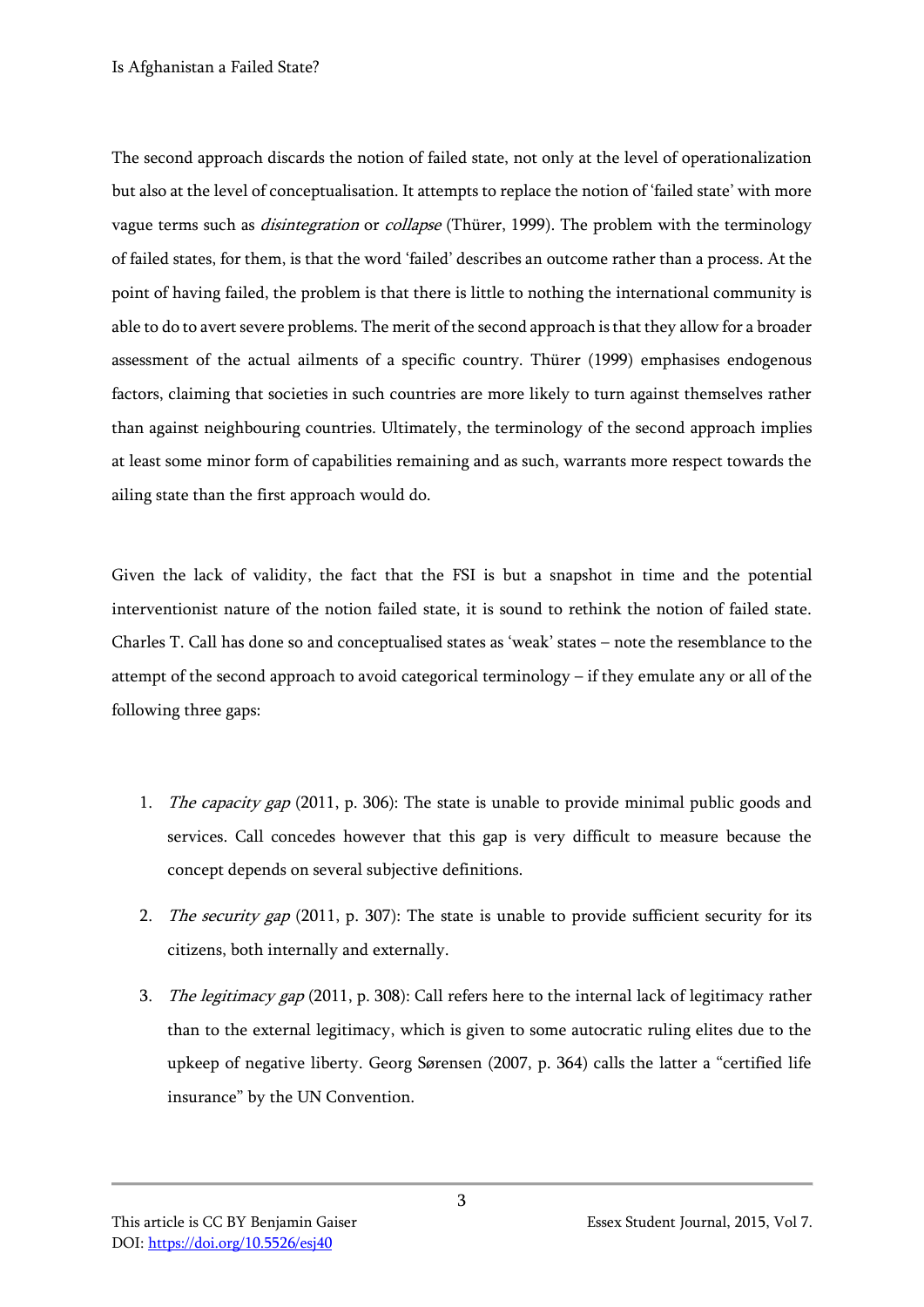Having examined the conceptual flaws of the notion failed state, this notion of weak state seems to be a compromise between the first and second approach in the debate. It incorporates an analysis of state failure but this analysis is more continuous and thus allows a more nuanced examination of the underlying problems of a country. The next section will use Call's approach to assess the situation in Afghanistan now and over time.

#### Is Afghanistan a weak state?

Having laid out the analytical framework in order to assess whether a state has failed or not and having substituted this terminology by Call's notion of weak state, we can now assess how this applies in practice. Call (2011, p. 310) believes Afghanistan to emulate all of these three gaps but he lacks a thorough analysis to show how much this is the case. To fill the void, I will use Ahmed Rashid's historical account of Afghanistan in order to give us a better understanding of the broader picture, which will help us later to distinguish between short-term and long-term deficiencies within each of the gaps.

Based on Rashid (2008, pp. 8-12), we can divide Afghanistan's history into three parts: i) a communist coup in 1973 removing the 200-year old Durrani dynasty; ii) the Soviet Union (SU) overthrowing the Afghani communist party in 1979, triggering the funding of counter-insurgency forces by Western states – in particular by the United States of America (USA) – via their regional ally in Pakistan; iii) the SU's withdrawal in 1989, triggering the Western states to stop their support, leading to a power vacuum and paving the way to civil war in January 1993.

According to both Carlo Ungaro (2012) and Rashid (2008, p. 12), the Cold War has been the crucial period of time in the erosion and destruction of Afghanistan, both economically and societally. For Rashid (2008, p. 8), the dependency of Afghanistan on the two big blocs during the Cold War is the reason as to why "even today [Afghanistan] cannot raise sufficient revenue to pay for the necessary elements of a modern state". Coups, invasions, counter-coups and civil war did not just open a security gap but also primed the Afghani economy towards the perpetuation of violence over time.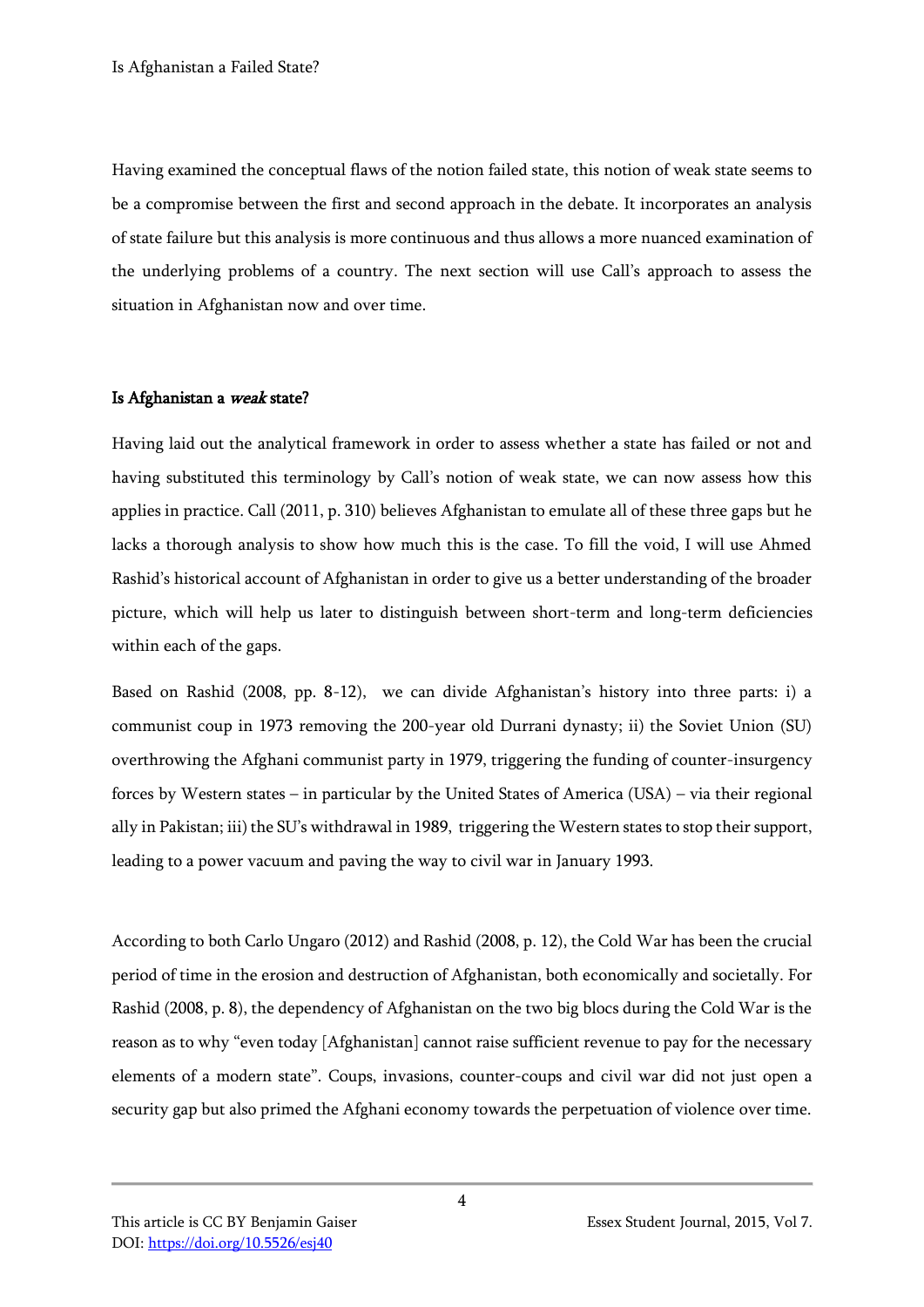Thürer (1999) rightly blames this time and the international community to be co-responsible for the state's collapse; in Afghanistan's case the funds by either the SU or the USA helped to prolong fighting and exacerbated the fractionalization of the society.

Following the Cold War, Afghanistan plunged into a civil war, which could be a sign of the legitimacy gap because there were different factions fighting against each other. Only the emergence of the Taliban closed this gap, with high hopes that stability and prosperity would be restored (Rashid, 2008, p. 13). Indeed, the power vacuum and thus the security gap were closed by the accession of the Taliban. Yet, the Afghani people were soon disillusioned by the closeness of their once praised Taliban with Pakistan and Osama bin Laden (Rashid, 2008, p. 13). The Taliban no longer responded to the needs of the people but to Islamic principles and their supporting allies abroad. This shows that already under the Taliban rule of Afghanistan, there has been a widening legitimacy gap again because institutions were designed according to the Taliban and not according to the people's will. Additionally, the then leader Mullah Omar saw one of the most severe period of droughts and starvation, an increase in the number of refugees and internally displaced people and an economic and societal backlash to the ban on opium (Rashid, 2008, p. 19). The droughts alone, for example, have forced "more than 1 million Afghani [to flee] to neighbouring Pakistan" (PBS, 2011). A clear sign of the capacity gap because he was not able to provide for the Afghani people or even worse did not care to care for them.

Externally, the establishment of al Qaeda and the global jihad ideology – all inspired by Osama bin Laden in Afghanistan – spawned a new interest of the West towards Afghanistan. Their pressure on the Taliban culminated in resolution 1267 in 1999 – which demanded the handing over of bin Laden – and in resolution 1333 in 2000 of the United Nations Security Council (UNSC) – which led to an arms embargo and the freezing of certain assets abroad – both being defied by the Taliban (Rashid, 2008, pp. 15-18).

Having finished my historical account, let us now turn to each of the gaps in turn in order to see how Afghani institutions fail to fill them. The *capacity gap's* origin might be situated in the time of the civil war, during which the provision of public goods and services came to a halt. It seems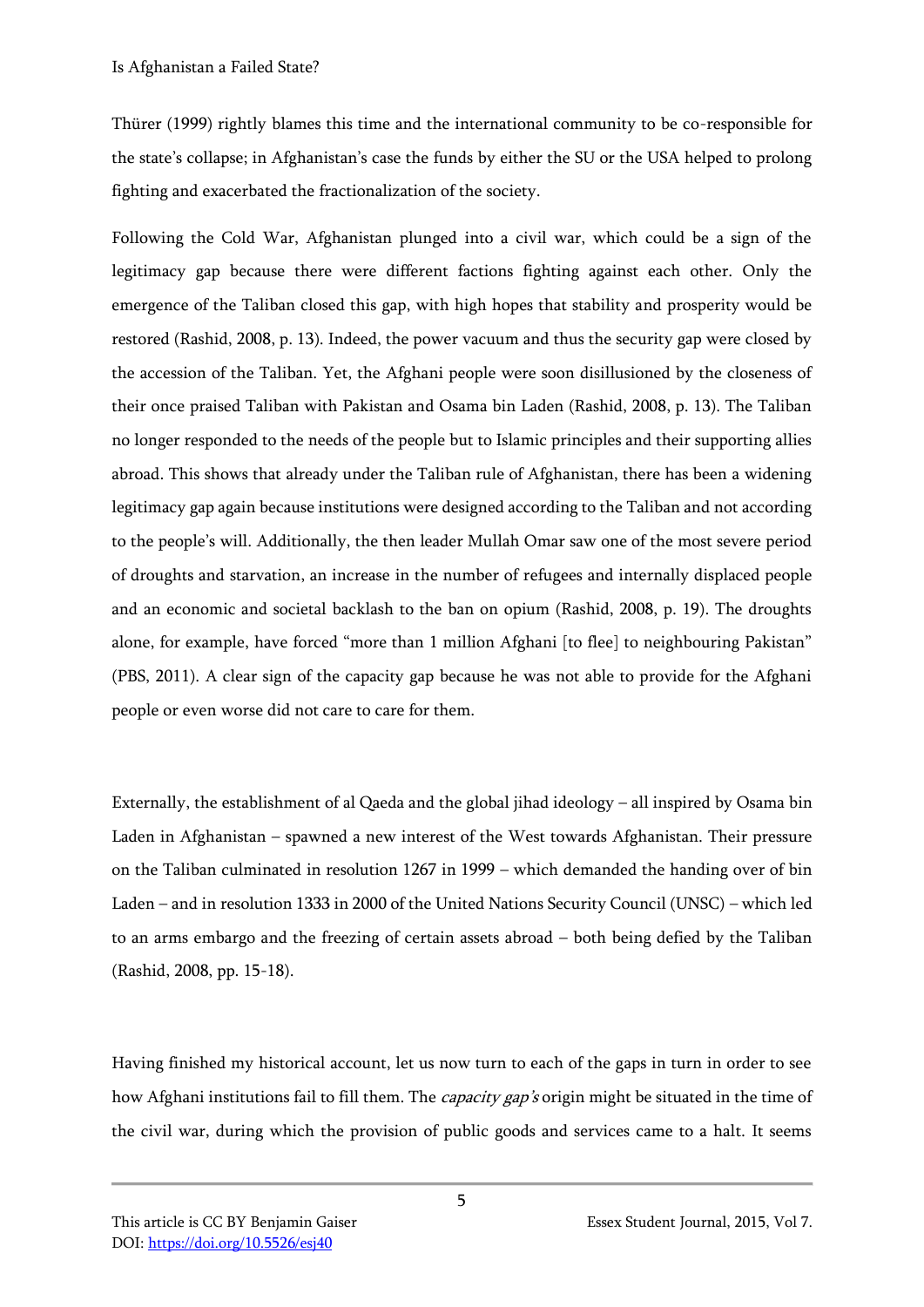however, that the Taliban was able to provide these services but willingly cut their provision, while aggrandising their power and grip over Afghanistan (Hehir, 2007, p. 319). This is a qualification to Call's definition in the sense that state weakness might not only be a consequence of incompetent governments but also a consequence of deliberate withholding of services and support. The gap's current acuteness is manifested by the annual Human Development Report (HDR), which attempts to measure the gap by evaluating a countries data about health, education and living standards (2013a), which puts Afghanistan 172<sup>nd</sup> out of 187 in their report for 2012 (2013b). In particular the current incompetence to provide adequate health care is a striking example of the capacity gap (Rashid, 2008, pp. 330-1). Afghanistan has no adequate health care and is dependent on ambulances provided by national armies or non-governmental organisations. The threat is that the increasing spread of diseases such as HIV/AIDS (Rashid, 2008) could also further increase the capacity gap because they are diseases which bear a double-cost: i) the cost for the sick and the health care system and ii) the cost for the economy of losing the productivity of a healthy man. Additionally, the HDR shows that the educational sector is still failing to provide the most basic education to the Afghani people. This means that most of the citizens continue to be ill-skilled for the jobs needed to close the capacity gap.

The *security gap* seems to be the only one which had been permanently filled during the Taliban reign. Yet, it is questionable as to whether the aggrandisement of power and the arbitrary use thereof can be seen as the kind of security Call has in mind. It has rather become a relative good for those submissive enough to the sharia law and reign of the Taliban, while defiant citizens had to fear that their security would be revoked. Instead of attenuating the historical division of the Afghani people, the USA exacerbated the security problem after having invaded Afghanistan in 2001 by funding different regional warlords to help them in their fight against the Taliban (Rashid, 2008, p. 131). Another mistake seems to be the ban of opium, which has led to a further empowerment of warlords who were able to exploit the vulnerability of farmers (Rashid, 2008, p. 323). Eventually, it also offered the Taliban an opportunity to regain power and re-establish them after the American-led invasion, as there was no coherent security strategy (Brown, 2012, p. 139). The security gap still exists because Afghanistan cannot levy sufficient funds to finance a sufficient security force. The issue is though that the situation has deteriorated in recent years with more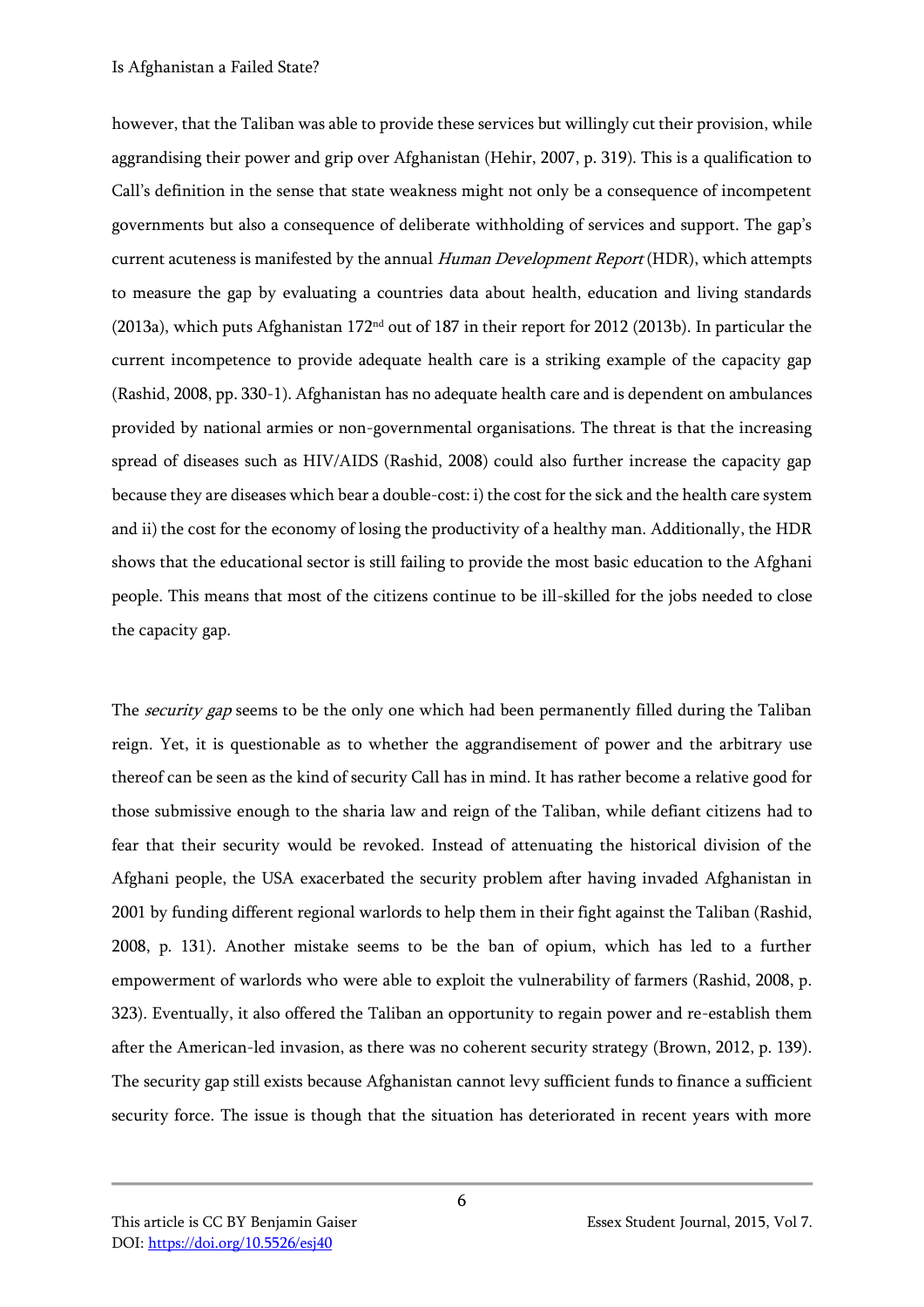people feeling unsafe in their communities (Bajoria, 2011, p. 2) and with "2013 [probably being] the most violent year since 2001", with almost all indexes of violence increasing in relation to 2012 (ECOI 2014).

Let us lastly examine the *legitimacy gap*. I mentioned before the Afghani dissatisfaction with the Taliban over their closeness to Pakistan and Bin Laden. Yet, there are more recent signs of a worrying legitimacy gap for the current democratically elected government. One of these signs is the Constitutional Loyal Jirga (CLJ), which was heralded as a new beginning after the International Security Assistance Force's intervention against Taliban rule in 2001 but soon resulted in the opposite (Rashid, 2008, p. 217). It added to the disillusionment of the people towards the government but also towards their respective tribe leaders who could not overcome fractionalization and rather followed tribal and personal incentives over national ones. The funding of warlords by the USA is another sign of a legitimacy gap, as conflicting signals are sent. On the one hand the USA seems to support the government but on the other hand it does not deem the government fit enough to address the security gap and thus funds regional warlords. This erodes the support for both the government which is seen as weak, as well as for the USA. In particular the US intervention with the CLJ (Rashid, 2008, p. 140) and the dependence of Afghani re-building on the USA (Rashid, 2008, pp. 136-7) makes the government look weak and dependent, eroding its legitimacy. We can see that there is a historical dissatisfaction and disillusionment with the government – in particular because the people were not able to choose their own destiny for so long – but the recent trend is not helping but rather exacerbating these feelings. It remains to be seen as to whether the elections scheduled for 2014 will be able to start filling the gap again or whether potential irregularities deteriorate the situation even further.

From the above analysis, it seems that the fact that Afghanistan cannot raise sufficient revenues is cynically the underlying problem for all of the three gaps. It makes Afghanistan dependent on international donors, which makes it look weak, which makes international donors look for military support in regional warlords, which erodes the Afghani legitimacy, which might have a negative impact on the effectiveness of infrastructural projects to close the capacity gap, which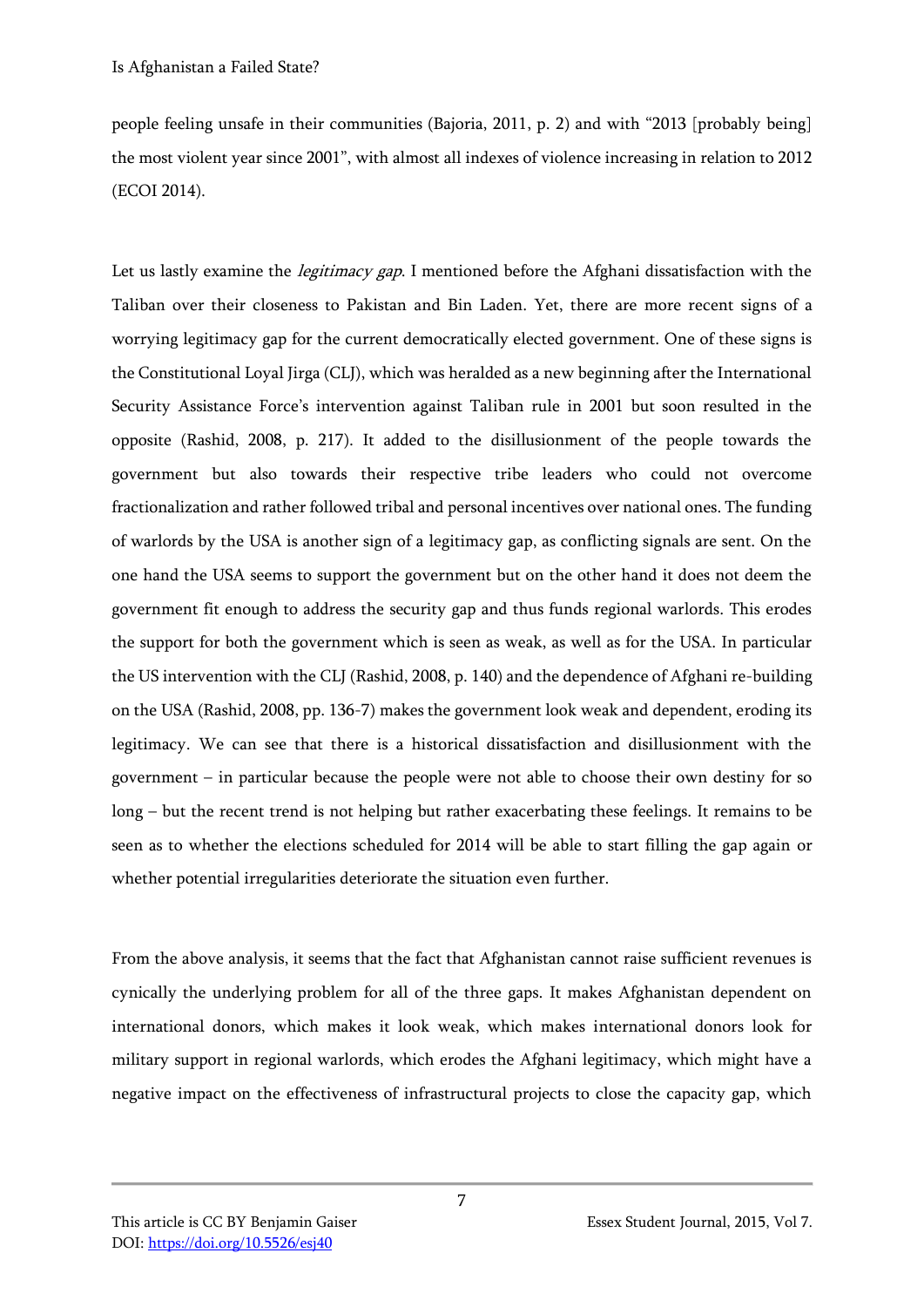means that Afghanistan continues to need money from international donors. It is a vicious circle, which is hard to break through for Afghanistan.

Table 1 Summary of the deficiencies of Afghanistan in respect to Call's three gaps of weak states

# Call's three gaps of weak Deficiencies

states

| Capacity Gap        | Civil war brought supply of minimal services to a halt      |
|---------------------|-------------------------------------------------------------|
|                     | Strong Taliban unwilling to provide them once in power      |
| <b>Security Gap</b> | Mentality of distinction following fragmentation of society |
|                     | Taliban exploited post-invasion negligence of NATO and      |
|                     | reconquered parts of Afghanistan, threatening the new order |
|                     | Militarisation of society; funding of competing militia and |
|                     | warlords                                                    |
| Legitimacy Gap      | Disillusionment with proxy-status of Taliban to Pakistan    |
|                     | Disillusionment with influence of Bin Laden and al Qaeda    |
|                     | Disillusionment with leaders of tribes and government       |
|                     | regarding CLJ                                               |
|                     | Economic situation seems inevitably bad                     |

Table 1 summarises the deficiencies of Afghanistan in respect to the gap they belong to. Afghanistan is a weak state because it shows strong signs of all three gaps. Nevertheless, there are also some successes achieved by the Afghani people, their government and the international community such as higher school enrolment, the return of refugees or the spread of media (Rashid, 2008, pp. 183-4), which gives hope about Afghanistan's future potential.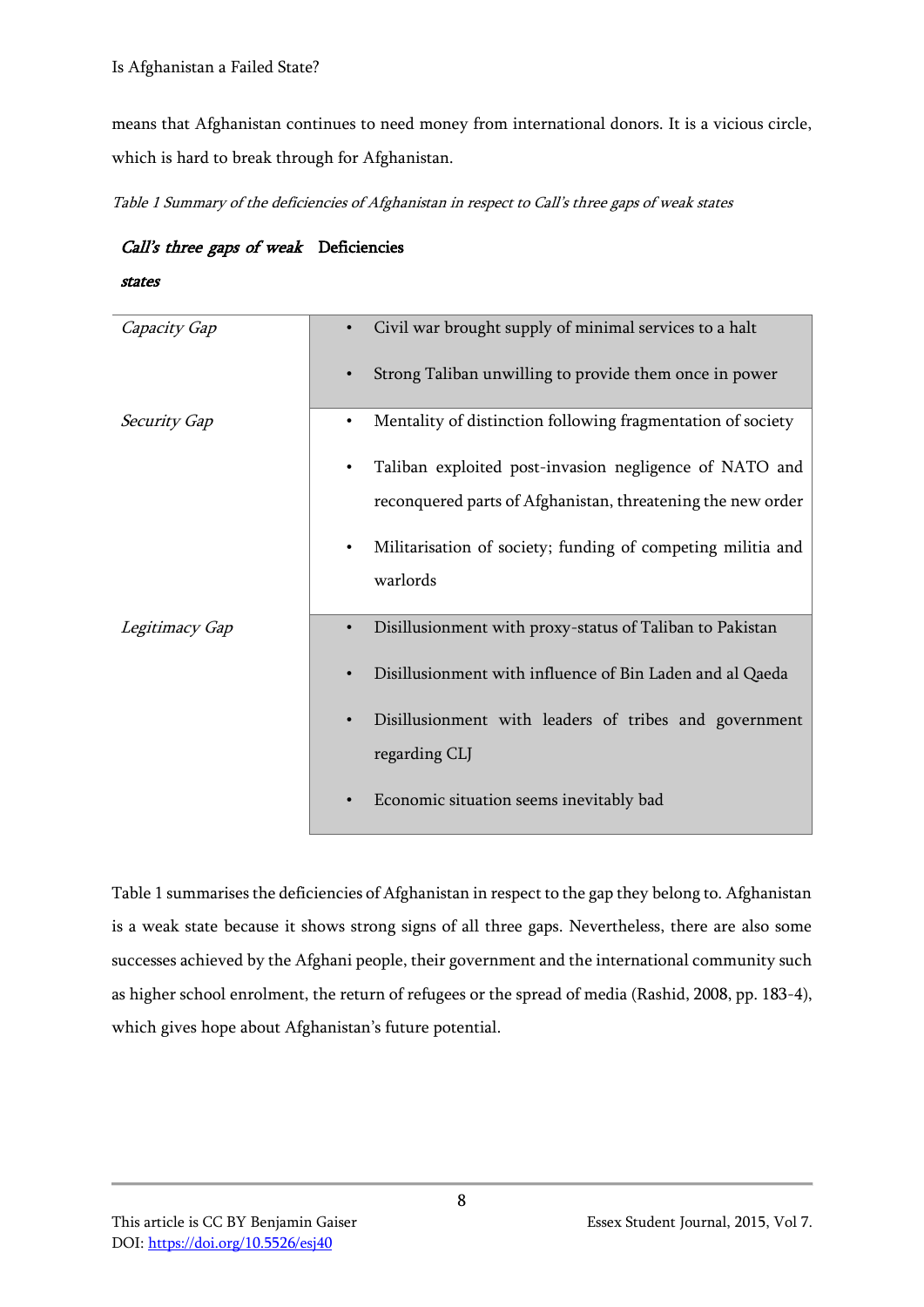### Conclusion

Afghanistan has not failed but it has severe problems. It emulates all three of Call's gaps and thus can be called a weak state. The underlying problem seems to be the fragmentised security and the lack of funds to close any of the gaps. Afghanistan is dependent on the international community but there is also enough evidence to claim that it is the international community which is responsible for the current situation – at least historically –. The problem about the discussion of whether a state has failed, collapsed, disintegrated or as to whether it is weak, is that it does not give us enough answers of what to do next. While we could say that decision-makers just need to focus on closing the gaps, we do not know which comes first, second and last. What is more important for the Afghani at the moment? Is it a well-functioning security apparatus and thus the end of fear of constant attacks? Or is it maybe a revival of the economy, which would allow the unemployment rate to drop? Having analysed Afghanistan to be weak, these questions need to be answered in a future paper in order to not just give an account of the present but to also give a strategy about the future.

# References

Bajoria, J. (2011) 'The Taliban in Afghanistan', *Council on Foreign Relations*. Available at: http://moodle2.cvuhs.org/pluginfile.php/18770/mod\_resource/ content/1/UNODA/The\_Taliban\_in\_Afghanistan\_-\_Council\_on\_Foreign\_Relations.pdf (Accessed: 30 July 2014).

Beehner, L., and Young, J. (2012) 'The Failure of the Failed States Index', World Policy Institute, 17 July. Available at: http://www.worldpolicy.org/blog /2012/07/17/failure-failed-states-index (Accessed: 23 February 2013).

Brown, S., and H., R. (2012) US Policy in Afghanistan and Iraq: Lessons and Legacies. Boulder, Colorado: Lynne Rienner.

Call, C. T. (2011) 'Beyond the 'Failed State': Toward Conceptual Alternatives', European Journal of International Relations, 17(2), pp. 303-326.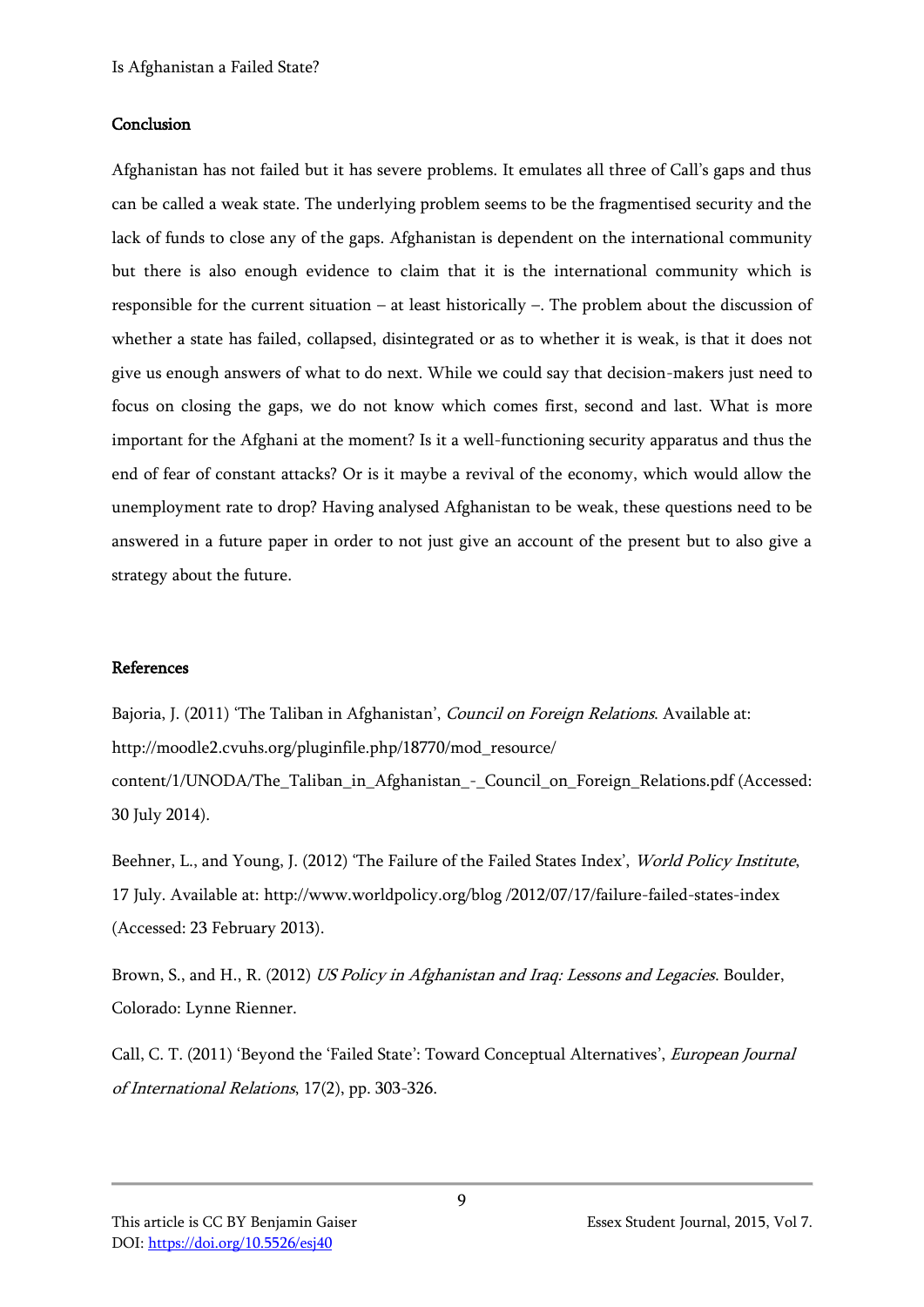Chomsky, N. (2006) Superpower and Failed States, Available at: http://www.chomsky.info/articles/20060405.htm (Accessed: 23 February 2013).

European Country of Origin Information Network (ECOI) (2014) General Security Situation in Afghanistan and Events in Kabul. Available at:

http://www.ecoi.net/index.php?countrychooser\_country=188769%3A%3Aafghanistan&countryc hooser\_search=&step=&command=readon&what=news&news=101&shortcut=afghanistan&langua ge=en (Accessed: 30 July 2014).

Foreign Policy (FP) (2011) Failed State Index 2011. Available at: http://www.foreignpolicy.com/articles/2011/06/17/2011\_ failed\_states\_index\_interactive\_map\_and\_rankings (Accessed: 23 February 2013).

Foreign Policy (FP) (2012) Failed State Index 2012. Available at: http://www.foreignpolicy.com/failed\_states\_index\_2012\_interactive

(Accessed: 23 February 2013).

Hehir, A. (2007) 'The Myth of the Failed State and the War on Terror: A Challenge to the Conventional Wisdom', Journal of Intervention and Statebuilding", 1(3), pp. 307-332.

Human Development Reports Website (HDRW) (2013a) Data and Indices. Available at: http://hdr.undp.org/en/statistics/hdi/ (Accessed: 26 February 2013).

Human Development Reports Website (HDRW) (2013b) Human Development Index. Available at: [http://hdr.undp.org/en/media/HDR\\_2011\\_EN\\_Table2.pdf](http://hdr.undp.org/en/media/HDR_2011_EN_Table2.pdf) (Accessed: 26 February 2013).

Ottaway, M., and Mair, S. (2004) States at Risk and Failed States. Available at: https://carnegieendowment.org/ files/Ottaway\_outlook3.pdf (Accessed: 23 February 2013).

PBS Newshour (4<sup>th</sup> May 2011) A Historical Timeline of Afghanistan. Available at: <http://www.pbs.org/newshour/updates/asia-jan-june11-timeline-afghanistan/> (Accessed: 30 July 2014)

Rashid, A. (2008) Descent Into Chaos: How The War Against Islamic Extremism is Being Lost in Pakistan, Afghanistan And Central Asia. London: Allen Lane.